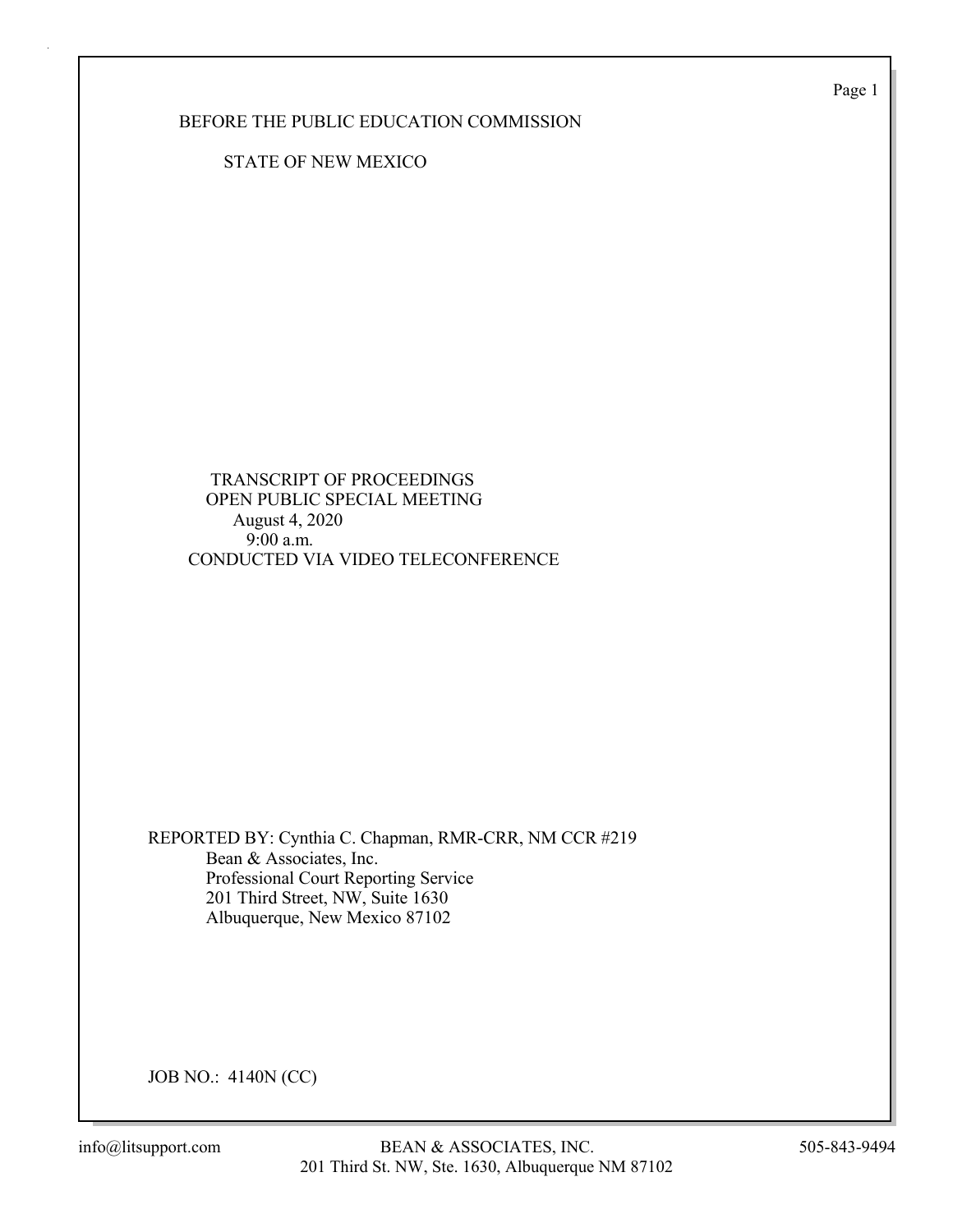# 2 (Pages 2 to 5)

| Page 2                                                                                                                                                                                                                                                                                                                                                                                                                                                                                                                                                                                                                                                                                                                                      | Page 4                                                                                                                                                                                                                                                                                                                                                                                                                                                                                                                                                                                                                                                                                                                                                                                                                                                                                                                                                                                                                                                                                      |
|---------------------------------------------------------------------------------------------------------------------------------------------------------------------------------------------------------------------------------------------------------------------------------------------------------------------------------------------------------------------------------------------------------------------------------------------------------------------------------------------------------------------------------------------------------------------------------------------------------------------------------------------------------------------------------------------------------------------------------------------|---------------------------------------------------------------------------------------------------------------------------------------------------------------------------------------------------------------------------------------------------------------------------------------------------------------------------------------------------------------------------------------------------------------------------------------------------------------------------------------------------------------------------------------------------------------------------------------------------------------------------------------------------------------------------------------------------------------------------------------------------------------------------------------------------------------------------------------------------------------------------------------------------------------------------------------------------------------------------------------------------------------------------------------------------------------------------------------------|
| 1<br><b>APPEARANCES</b><br>$\sqrt{2}$<br><b>COMMISSIONERS:</b><br>3<br>MS. PATRICIA GIPSON, Chair<br>MS. TRISH RUIZ, Vice Chair<br>4<br>MS. KARYL ANN ARMBRUSTER, Secretary<br>MR. R. CARLOS CABALLERO, Member<br>5<br>MR. MICHAEL CHAVEZ, Member<br>MR. TIM CRONE, Member<br>6<br>MS. GEORGINA DAVIS, Member<br>MS. SONIA RAFTERY, Member<br>7<br>MR. DAVID ROBBINS, Member<br>MS. GLENNA VOIGT, Member<br>8<br>PED STAFF:<br>9<br>MS. KAREN WOERNER, Deputy Director<br>Options for Parents and Families<br>10<br>11<br>MS. BEVERLY FRIEDMAN, PED Custodian of Record<br>and Liaison to the PEC<br>12<br>PEC COUNSEL:<br>13<br>MS. AMI JAEGER<br>14<br>MR. MARK CHAIKEN<br>15<br>16<br>17<br>18<br>19<br>20<br>21<br>22<br>23<br>24<br>25 | 1<br>THE CHAIR: Okay. Good morning, everyone.<br>2<br>I am going to bring to order this Special Meeting of<br>3<br>the Public Education Commission. It is Tuesday,<br>$\overline{4}$<br>August 4th, and it is 9:07 a.m.<br>5<br>Commissioner Armbruster, will you do roll,<br>6<br>please?<br>7<br>COMMISSIONER ARMBRUSTER: Certainly.<br>8<br>Commissioner Robbins?<br>9<br><b>COMMISSIONER ROBBINS: Present.</b><br>10<br>COMMISSIONER ARMBRUSTER: Sorry. The dog<br>11<br>is barking.<br>12<br>Commissioner Voigt?<br>COMMISSIONER VOIGT: Here.<br>13<br>14<br>COMMISSIONER ARMBRUSTER: Commissioner<br>15<br>Armbruster is here.<br>16<br><b>Commissioner Davis?</b><br>17<br>COMMISSIONER DAVIS: Here.<br>18<br>COMMISSIONER ARMBRUSTER: Commissioner<br>19<br>Chavez?<br>20<br>COMMISSIONER CHAVEZ: Here.<br>21<br>COMMISSIONER ARMBRUSTER: Commissioner<br>22<br>Gipson?<br>23<br>THE CHAIR: Here.<br>24<br><b>COMMISSIONER ARMBRUSTER: Commissioner</b><br>25<br>Raftery?                                                                                                           |
| Page 3<br>INDEX TO PROCEEDINGS<br>1<br>$\overline{c}$<br><b>PAGE</b><br>3<br>Call to Order, Roll Call,<br>4<br>1<br>Pledge of Allegiance, and<br>Salute to the New Mexico Flag<br>4<br>5<br>5<br>Approval of Agenda<br>2<br>6<br>Open Forum - No Speakers<br>3<br>6<br>Consent Agenda<br>4<br>6<br>8<br>5<br>8<br>Discussion and Possible Action on<br>the PEC Budget for FY2022<br>9<br>PEC Comments - Not Called<br>6<br>10<br><b>Executive Session</b><br>35<br>7<br>11<br>12<br>REPORTER'S CERTIFICATE<br>42<br>13<br>14<br><b>ATTACHMENT:</b><br>15<br>List of Attendees<br>1<br>16<br>17<br>18<br>19<br>20<br>21<br>22<br>23<br>24<br>25                                                                                              | Page 5<br>1<br>COMMISSIONER RAFTERY: Here.<br>2<br>COMMISSIONER ARMBRUSTER: Commissioner<br>3<br>Crone -- I don't think he's here yet. Okay. I'll<br>4<br>wait.<br>5<br><b>Commissioner Ruiz?</b><br>6<br>COMMISSIONER RUIZ: Here.<br>7<br>COMMISSIONER ARMBRUSTER: Commissioner<br>8<br>Caballero?<br>9<br>COMMISSIONER CABALLERO: Here.<br>10<br>COMMISSIONER ARMBRUSTER: Madam Chair, we<br>11<br>have nine people. We have a quorum.<br>THE CHAIR: We have a quorum with nine<br>12<br>13<br>present. Thank you.<br>COMMISSIONER ARMBRUSTER: Unless I've<br>14<br>15<br>missed somebody.<br>16<br>THE CHAIR: I am now going to ask<br>17<br>Commissioner Davis to lead us in the Pledge and<br>18<br>Commissioner Raftery in the Salute to the New Mexico<br>19<br>Flag.<br>20<br>(Pledge of Allegiance and Salute to<br>21<br>the New Mexico Flag conducted.)<br>22<br>THE CHAIR: Thank you. And we are on to<br>23<br>Item No. 2, which is the Approval of the Agenda.<br>24<br>So, hopefully, you've had an opportunity<br>to look at the agenda, and I'll entertain a motion.<br>25 |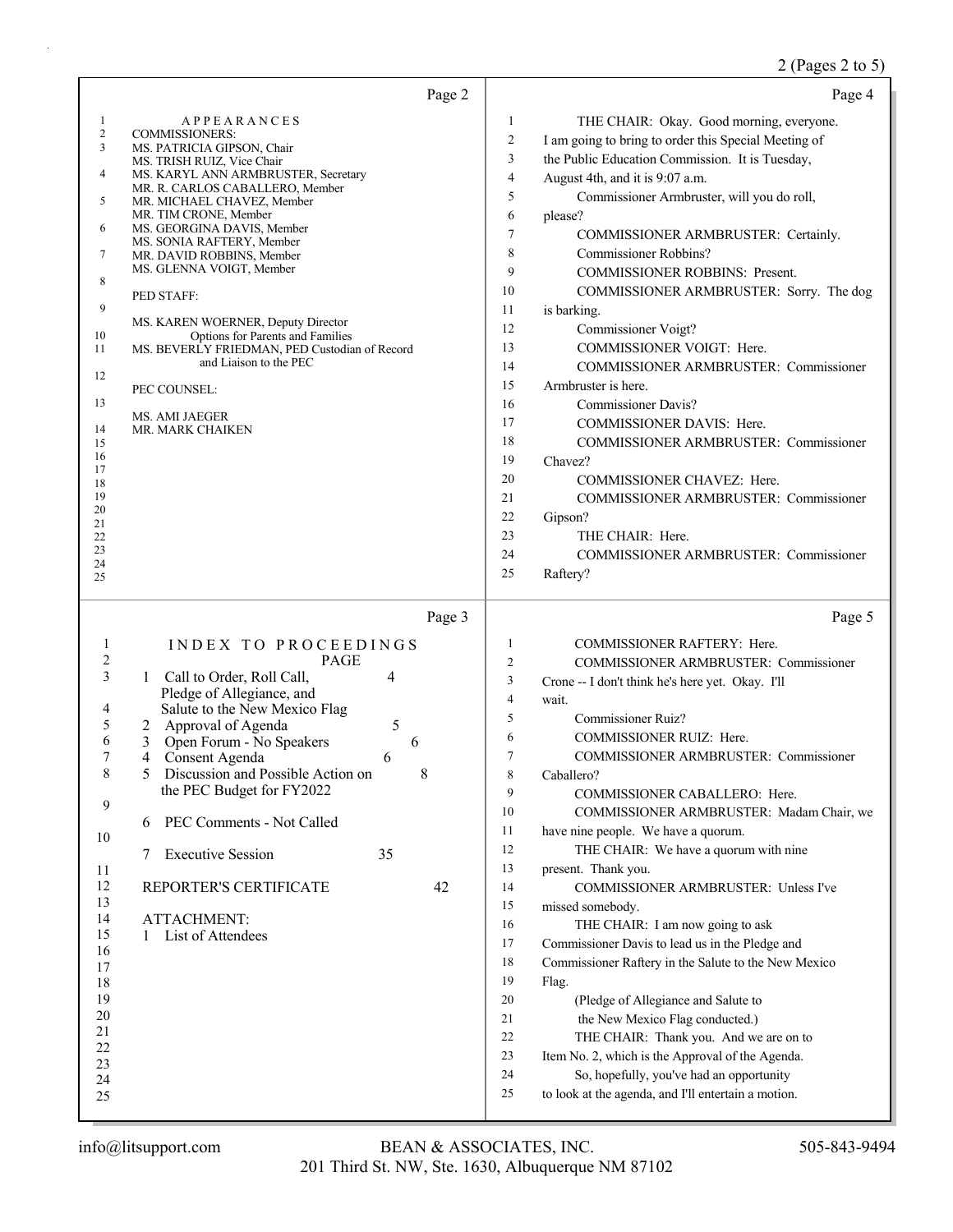3 (Pages 6 to 9)

|          | Page 6                                                            |                     | Page 8                                                                                                    |
|----------|-------------------------------------------------------------------|---------------------|-----------------------------------------------------------------------------------------------------------|
| 1        | COMMISSIONER ROBBINS: I'll move.                                  | 1                   | <b>COMMISSIONER VOIGT: Yes.</b>                                                                           |
| 2        | THE CHAIR: There's --                                             | 2                   | COMMISSIONER ARMBRUSTER: Commissioner                                                                     |
| 3        | COMMISSIONER RAFTERY: Second.                                     | 3                   | Davis?                                                                                                    |
| 4        | THE CHAIR: There's a motion by                                    | 4                   | COMMISSIONER DAVIS: Yes.                                                                                  |
| 5        | Commissioner Robbins, a second by Commissioner                    | 5                   | COMMISSIONER ARMBRUSTER: And I'm just                                                                     |
| 6        | Raftery.                                                          | 6                   | checking. I will know when Commissioner Crone comes                                                       |
| 7        | All in favor?                                                     | 7                   | in.                                                                                                       |
| 8        | (Commissioners so indicate.)                                      | 8                   | THE CHAIR: Yeah, we'll see him. He's not                                                                  |
| 9        | THE CHAIR: Hearing no opposition, the                             | 9                   | here.                                                                                                     |
| 10       | motion passes.                                                    | 10                  | COMMISSIONER ARMBRUSTER: Okay. So that                                                                    |
| 11       | We are now on to Item No. 3, which is Open                        | 11                  | passes, a nine-to-zero vote.                                                                              |
| 12       | Forum. Has anyone signed up?                                      | 12                  | THE CHAIR: Motion passes, nine-zero.                                                                      |
| 13       | MS. FRIEDMAN: Not that I have seen.                               | 13                  | Thank you.                                                                                                |
| 14       | THE CHAIR: Okay. All right. Thank you.                            | 14                  | We are on to Item No. 5, which is                                                                         |
| 15       | So we are moving quickly, then, on to Item                        | 15                  | Discussion and Possible Action on the PEC Budget for                                                      |
| 16       | No. 4, which is the Consent Agenda.                               | 16                  | FY2022.                                                                                                   |
| 17       | Do we have any changes to it? I know I                            | 17                  | So I want to thank everyone for giving us                                                                 |
| 18       | don't.                                                            | 18                  | this time today. There was just that little glitch                                                        |
| 19       | If there are no changes, I'll entertain a                         | 19                  | with the numbers not being the up-to-date numbers                                                         |
| 20       | motion.                                                           | 20                  | for '22 that were posted for our last meeting. So                                                         |
| 21<br>22 | COMMISSIONER DAVIS: I so move.                                    | 21                  | this is why we had to have a Special Meeting.                                                             |
| 23       | COMMISSIONER RUIZ: Second.<br>THE CHAIR: I'm sorry. Who was that? | 22<br>23            | I have to thank -- thank -- thank                                                                         |
| 24       | COMMISSIONER DAVIS: I just said, "I so                            | 24                  | Commissioner Robbins, because he puts in a lot of                                                         |
| 25       | move."                                                            | 25                  | work with this. And I appreciate his enthusiasm for<br>wanting to do this and to be able to answer        |
|          |                                                                   |                     |                                                                                                           |
|          |                                                                   |                     |                                                                                                           |
|          | Page 7                                                            |                     | Page 9                                                                                                    |
| 1        |                                                                   |                     |                                                                                                           |
| 2        | THE CHAIR: Thanks. There's a motion by                            | 1<br>$\overline{c}$ | questions and put forth a professional document that<br>we can submit.                                    |
| 3        | Commissioner Davis and a second by Commissioner<br>Ruiz.          | 3                   |                                                                                                           |
| 4        | Roll, please.                                                     | 4                   | So just -- I'm going to try to do the                                                                     |
| 5        | COMMISSIONER ARMBRUSTER: Commissioner                             | 5                   | Reader's Digest condensed version of this. And I'm                                                        |
| 6        | Caballero?                                                        | 6                   | going to allow Commissioner Robbins to answer most<br>of the nitty-gritties of the budget.                |
| 7        | COMMISSIONER CABALLERO: Yes.                                      | 7                   | But I just want to go back real quickly                                                                   |
| 8        | COMMISSIONER ARMBRUSTER: Commissioner                             | 8                   | and talk about why we are still here today where we                                                       |
| 9        | Ruiz?                                                             | 9                   | are. And this goes back to before I was even on the                                                       |
| 10       | COMMISSIONER RUIZ: Yes.                                           | 10                  | Commission. I think this goes back to when the                                                            |
| 11       | COMMISSIONER ARMBRUSTER: Commissioner                             | 11                  | Commission was established.                                                                               |
| 12       | Raftery?                                                          | 12                  | And there has been this thread throughout                                                                 |
| 13       | COMMISSIONER RAFTERY: Yes.                                        | 13                  | all of these years as to where does that 2 percent                                                        |
| 14       | COMMISSIONER ARMBRUSTER: Commissioner                             | 14                  | money go. As each -- we have -- everyone here has                                                         |
| 15       | Gipson?                                                           | 15                  | participated in quite a few contract negotiations                                                         |
| 16       | THE CHAIR: Yes.                                                   | 16                  | now, so that in the contract, there is the piece in                                                       |
| 17       | COMMISSIONER ARMBRUSTER: Commissioner                             | 17                  | the contract that says the PEC will be able to                                                            |
| 18       | Chavez?                                                           | 18                  | inform schools as to how the 2 percent is being used                                                      |
| 19       | COMMISSIONER CHAVEZ: Yes.                                         | 19                  | to help support them.                                                                                     |
| 20       | COMMISSIONER ARMBRUSTER: Commissioner                             | 20                  | And that is from -- like I said, from                                                                     |
| 21       | Davis?                                                            | 21                  | before I was on, there was always that request by                                                         |
| 22       | COMMISSIONER DAVIS: Yes.                                          | 22                  | Commissioners. Where is the budget? Where is the                                                          |
| 23       | COMMISSIONER ARMBRUSTER: Commissioner                             | 23                  | money going? How is it being spent? What's being                                                          |
| 24<br>25 | Armbruster votes "Yes."<br>Commissioner Voigt?                    | 24<br>25            | done with it? And there truly was never any -- not<br>even an adequate response. There wasn't a response. |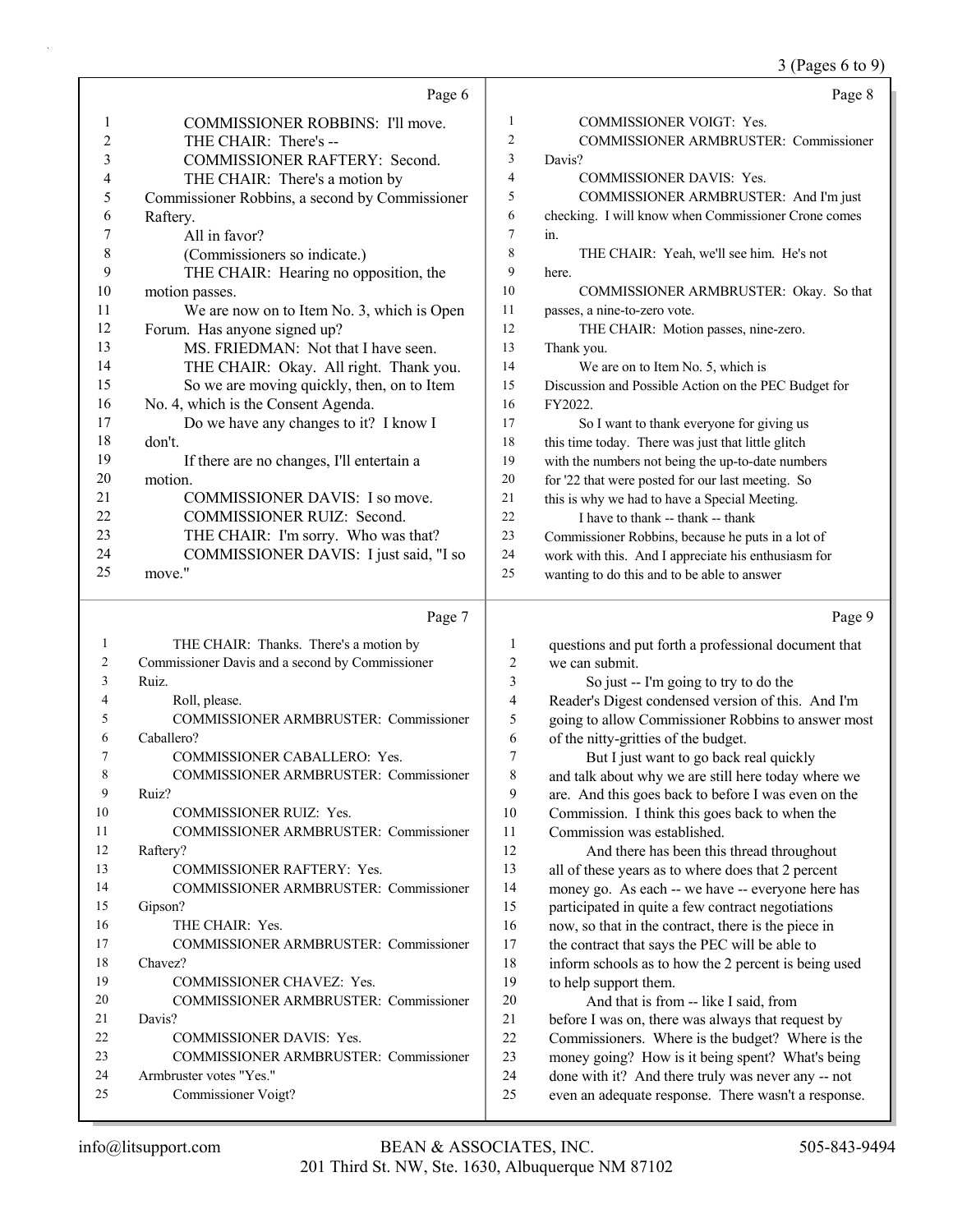4 (Pages 10 to 13)

|                          | Page 10                                                                                              |                    | Page 12                                                                                                   |
|--------------------------|------------------------------------------------------------------------------------------------------|--------------------|-----------------------------------------------------------------------------------------------------------|
| 1                        | And that continued when I got on, that                                                               | 1                  | that.                                                                                                     |
| $\overline{c}$           | that was one of the first things I remember being                                                    | $\overline{c}$     | THE CHAIR: Right. Thanks.                                                                                 |
| 3                        | the source of concern by Commissioners. And, then,                                                   | 3                  | And -- you know, and you're absolutely                                                                    |
| $\overline{\mathcal{A}}$ | of course, there was -- and I'm not exactly sure if                                                  | 4                  | right. Because it has come up during contract                                                             |
| 5                        | it was a significant audit finding.                                                                  | 5                  | negotiations, you know. It's not that, "Hey, we                                                           |
| 6                        | But there was an audit finding when Tim                                                              | 6                  | don't want to give you this money."                                                                       |
| $\overline{7}$           | Keller was the Auditor. And that audit finding was                                                   | 7                  | But if we are going to, it should be --                                                                   |
| $\,8\,$                  | on PED, that that 2 percent was not accountable;                                                     | 8                  | and, absolutely, it should be accounted for.                                                              |
| 9                        | it's not transparent.                                                                                | 9                  | COMMISSIONER VOIGT: Yeah.                                                                                 |
| 10                       | These -- these are State monies. And we                                                              | 10                 | THE CHAIR: So that what this does is it                                                                   |
| 11                       | have a fiduciary responsibility to our schools to                                                    | 11                 | just lays out so that folks can see -- and last                                                           |
| 12                       | make sure that they know where this money is going.                                                  | 12                 | year, we had, I think, a fairly lengthy and robust                                                        |
| 13                       | So that led us down this path, probably                                                              | 13                 | work session, where we went piece by piece through                                                        |
| 14                       | about three years ago, with this more formalized                                                     | 14                 | this budget.                                                                                              |
| 15                       | budget to be submitted. And we've had many robust                                                    | 15                 | This budget, for all intents and                                                                          |
| 16                       | conversations about what should go into the budget,                                                  | 16                 | purposes -- and, David, you can correct me if I'm                                                         |
| $17$                     | what -- what needs to be accounted for in the budget                                                 | 17                 | wrong -- but it really hasn't changed a lot over the                                                      |
| $18\,$                   | and what this really does.                                                                           | 18                 | past three years. It's been tweaked and updated                                                           |
| 19                       | This doesn't take any State tax dollars.                                                             | 19                 | with the monies, because the 2 percent varies from                                                        |
| $20\,$                   | We're not asking the State for any additional                                                        | $20\,$             | year to year.                                                                                             |
| 21                       | monies. This is the 2 percent money that charter                                                     | 21                 | But, otherwise, what is in that budget is                                                                 |
| $22\,$<br>23             | schools have to provide to the State PEC. And it is                                                  | $22\,$             | what we have, as a Commission, overwhelmingly                                                             |
| 24                       | our task to show the schools how that money is being<br>used.                                        | $23\,$<br>24       | approved back three years ago, and went through,                                                          |
| 25                       | So that's what this budget does. It                                                                  | 25                 | once again, through the work session. So that I'm<br>hoping that if anyone has any questions, we can keep |
|                          |                                                                                                      |                    |                                                                                                           |
|                          |                                                                                                      |                    |                                                                                                           |
|                          | Page 11                                                                                              |                    | Page 13                                                                                                   |
| 1                        | outlines, as best we can, where that money is going,                                                 | 1                  | this as briefly as possible, because we've kind of                                                        |
| 2                        | how it's being used. And, hopefully, as -- as we                                                     | $\overline{c}$     | beat this dead horse with going through this at this                                                      |
| 3                        | have over the past several years, we've embedded                                                     | 3                  | point in time.                                                                                            |
| 4                        | into that budget something that hadn't been thought                                                  | 4                  | And I'll close by saying, a thousand more                                                                 |
| 5                        | of much before, and that's that support piece,                                                       | 5                  | times, thank you to David for -- for doing this.                                                          |
| 6                        | when -- so that we have the capacity -- if and when                                                  | 6                  | COMMISSIONER VOIGT: Thank you, David.                                                                     |
| 7                        | schools get into some difficulties, we have the                                                      | $\boldsymbol{7}$   | (Applause by Commissioners.)                                                                              |
| $\,$ $\,$                | capacity to say, "Here we are."                                                                      | $\circ$<br>$\circ$ | THE CHAIR: This is a skill set everyone                                                                   |
| 9                        | We have the mechanism to say, "Okay. We                                                              | 9                  | knows I don't embody. And I've publicly said                                                              |
| $10\,$                   | can send in support," not have to go through these                                                   | 10                 | sometimes, looking at budgets is like driving nails                                                       |
| 11                       | lengthy contract processes. And it's, like, three                                                    | 11                 | in my eyes. But I love the conversations, because                                                         |
| 12                       | months down the road, "Now we can come in and help                                                   | 12                 | I've learned more than I ever thought I needed to                                                         |
| 13<br>14                 | the school," and maybe now they're in even worse                                                     | 13<br>14           | know.                                                                                                     |
| 15                       | shape than they were before.                                                                         | 15                 | And it is important, because these                                                                        |
| 16                       | And that shouldn't be. We should be there<br>to be able to support and help them. And that's         | 16                 | conversations have helped when we've looked at<br>schools' budgets as well. So it has made me,            |
| 17                       | where the tenor of -- and I'm appreciative of                                                        | 17                 | without a doubt, a better informed person through --                                                      |
| 18                       | that -- the tenor of this Commission has changed.                                                    | 18                 | through doing this. And that I'm always grateful                                                          |
| 19                       | Glenna?                                                                                              | 19                 | for.                                                                                                      |
| 20                       | COMMISSIONER VOIGT: Thank you. And I'd                                                               | $20\,$             | COMMISSIONER VOIGT: Just real quick. So                                                                   |
| 21                       | just like to add to that, too. I think the full                                                      | 21                 | will this budget be accessible for schools to see?                                                        |
| 22                       | transparency of that 2 percent has been something                                                    | $22\,$             | Will it be on our web page?                                                                               |
| 23                       | that the schools have been wanting to see since                                                      | 23                 | THE CHAIR: It is, because it's in the                                                                     |
| 24<br>25                 | 2007. And so I'm glad that we are taking that<br>initiative to lead that charge, also. So thanks for | 24<br>25           | documents. So it will be, yes.<br>COMMISSIONER VOIGT: Thanks.                                             |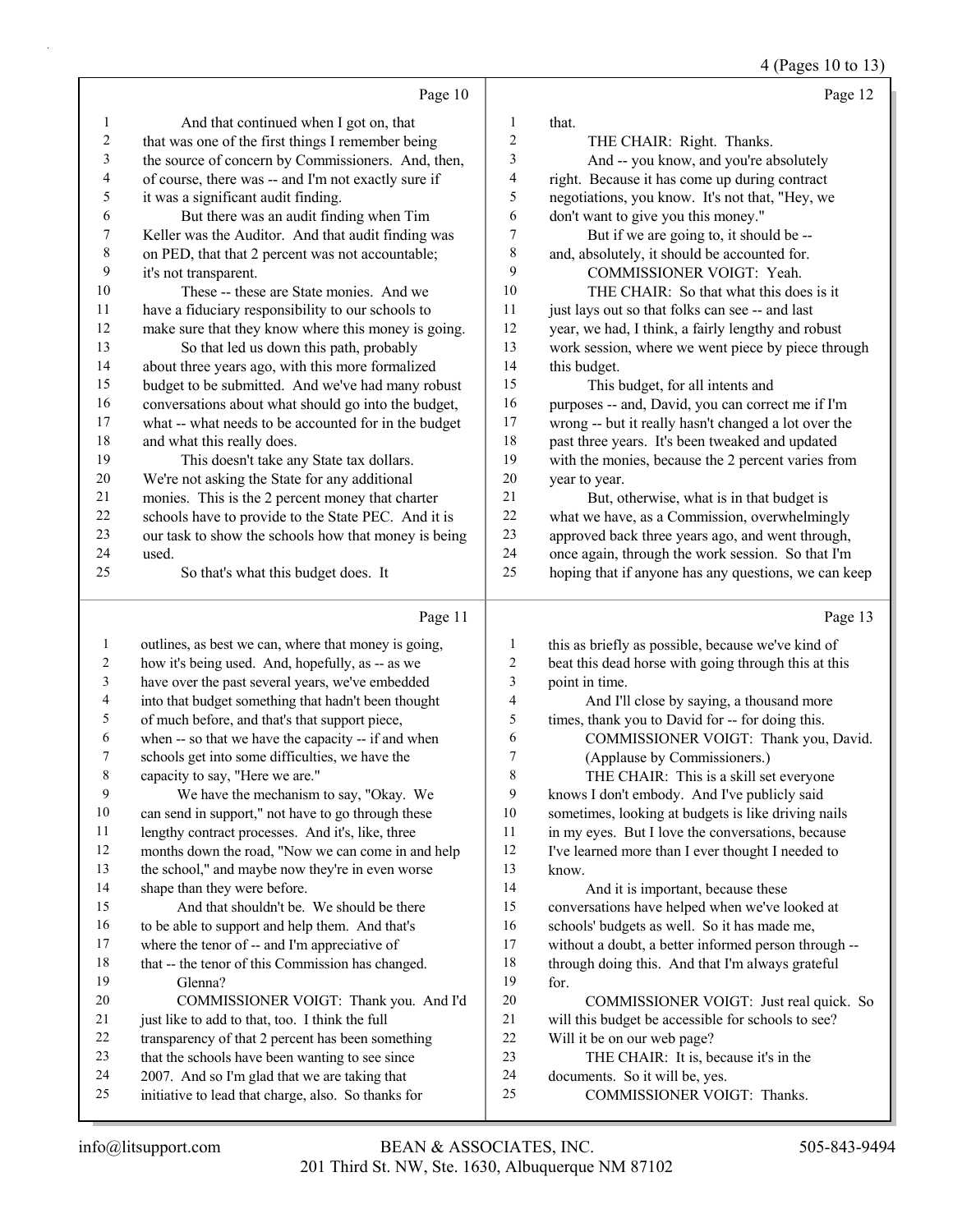|        |                                                      |                | 5 (Pages 14 to 17)                                   |
|--------|------------------------------------------------------|----------------|------------------------------------------------------|
|        | Page 14                                              |                | Page 16                                              |
| 1      | THE CHAIR: Yeah. And we could also -- I              | 1              | Aztec.                                               |
| 2      | would have no problem, once it's passed -- I have no | 2              | COMMISSIONER ROBBINS: Okay. What's the               |
| 3      | problem asking for it to be sent out if folks felt   | 3              | difference in mileage there?                         |
| 4      | that that was appropriate as well. But it will be    | 4              | MS. FRIEDMAN: Again, I'll have to look at            |
| 5      | on the website.                                      | 5              | those and send that to you. And District 8 is --     |
| 6      | Commissioner Chavez?                                 | 6              | <b>COMMISSIONER ROBBINS: Does Commissioner</b>       |
| 7      | COMMISSIONER CHAVEZ: Yes, Madam Chair.               | 7              | Davis know approximately?                            |
| 8      | Commissioner Robbins, my apologies. I saw this at    | 8              | COMMISSIONER DAVIS: It's about 10 miles,             |
| 9      | our last meeting, and I didn't bring it up. It was   | 9              | I think.                                             |
| 10     | out of sight, out of mind. But I'm looking at it     | 10             | COMMISSIONER ROBBINS: Further?                       |
| 11     | again today. And I don't know if it really makes a   | 11             | <b>COMMISSIONER DAVIS: Yes.</b>                      |
| 12     | difference or not.                                   | 12             | COMMISSIONER ROBBINS: So 215 one way?                |
| 13     | But on the spreadsheet, Commissioner                 | 13             | COMMISSIONER DAVIS: Yeah; although in the            |
| 14     | Robbins, where you do an itemized listing of travel  | 14             | past, the reports have said 196 one way; so          |
| 15     | by the different districts -- so District 6 is going | 15             | COMMISSIONER ROBBINS: And what it is, is             |
| 16     | to be different. And I don't know if there's enough  | 16             | they go with the State mileage chart.                |
| 17     | within the budget that you've accounted for a        | 17             | COMMISSIONER DAVIS: Yeah.                            |
| 18     | cushion or something.                                | 18             | COMMISSIONER ROBBINS: Even though we may             |
| 19     | But the mileage for that would be                    | 19             | live -- like, for me, it's 126 miles one way. But    |
| 20     | different. It's not going to be 134 one way. So,     | 20             | the State thing -- not 126. It's 126 miles round     |
| 21     | anyways, I just wanted to bring that to your         | 21             | trip. So it's actually 63 miles. But they only       |
| 22     | attention.                                           | 22             | allow 56 miles.                                      |
| 23     | COMMISSIONER ROBBINS: Yeah. I can go                 | 23             | COMMISSIONER DAVIS: Yes. Well -- so my               |
| 24     | ahead and modify that. I can go to that site at the  | 24             | address is Aztec. And whatever mileage they've been  |
| 25     | spreadsheet. You said it's 134 one way?              | 25             | using in the past is fine with me.                   |
|        |                                                      |                |                                                      |
|        | Page 15                                              |                | Page 17                                              |
| 1      | COMMISSIONER CHAVEZ: No, that was based              | 1              | COMMISSIONER ROBBINS: Right. So the 196.             |
| 2      | on Socorro. That was based on the previous           | 2              | And what that does is it increases the Line 41 on    |
| 3      | Commissioner.                                        | 3              | the spreadsheet. It's Account Code 542300. It        |
| 4      | COMMISSIONER ROBBINS: What's the distance            | $\overline{4}$ | increases it to \$146,934 for the FY22.              |
| 5      | from -- you're coming from Hatch?                    | 5              | Again, there's plenty of surplus, so these           |
| 6      | COMMISSIONER CHAVEZ: From Deming.                    | 6              | little corrections, I think, are very important to   |
| 7      | COMMISSIONER ROBBINS: What's the distance            | 7              | have in there.                                       |
| 8      | from Deming? A little bit more than from             | $\,$ $\,$      | The other thing that -- as we go forward,            |
| 9      | Las Cruces; right? It's about 230?                   | 9              | one thing that can happen is, as we get towards the  |
| 10     | COMMISSIONER CHAVEZ: It's not too much               | 10             | end of the year, because there is a surplus of the   |
| 11     | more than Las Cruces; probably about 20 miles more.  | 11             | SEG versus what we have, in essence, put into our    |
| 12     | <b>COMMISSIONER ROBBINS: So 225?</b>                 | 12             | budget, that money can be added to cover any         |
| 13     | COMMISSIONER CHAVEZ: Yeah, something like            | 13             | deficiencies or moved around.                        |
| 14     | that.                                                | 14             | So let's just say that the State                     |
| 15     | Beverly, do you remember?                            | 15             | transportation pool charges weren't \$10,000, but    |
| 16     | MS. FRIEDMAN: I don't remember. I can                | 16             | they were only \$9,000. Money within that category   |
| 17     | check on that, and I can send it to you, David.      | 17             | of what's referred to as the "400" category -- it's  |
| $18\,$ | COMMISSIONER ROBBINS: Okay. Well -- and              | $18\,$         | what's called "Other" -- that money is looked at in  |
| 19     | I'm going to lower down the trips per month down     | 19             | total when the State looks at the budget overall.    |
| 20     | from -- because I had seven in there. So if I lower  | 20             | So long as that bottom line number stays,            |
| 21     | it, and I'll change District 6 to Deming on that     | 21             | you know, around the \$370,000, you can spend a      |
| 22     | spreadsheet on the tab, the -- let's see what it     | 22             | little bit more, a little bit less in given areas,   |
| 23     | does to the travel then. The travel --               | 23             | and there's sufficient money if we need to do a      |
| 24     | MS. FRIEDMAN: Excuse me, David. There                | 24             | Budget Adjustment Request. The acronym is a "BAR."   |
| 25     | is -- it's not from Bloomfield. Georgina comes from  | 25             | That money can be added because we have surplus SEG. |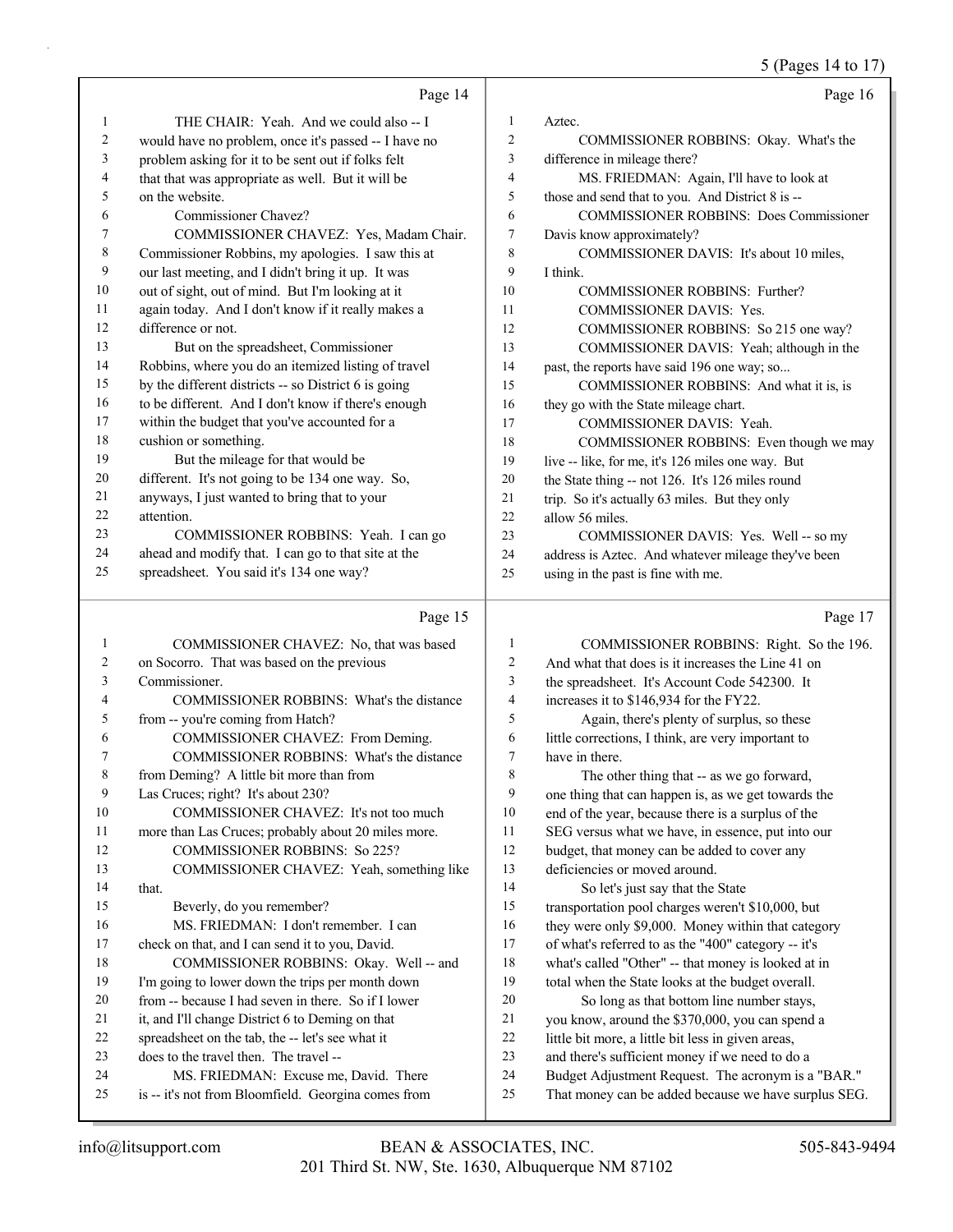### (Pages 18 to 21)

|                          |                                                      |                | 0 (Pages 18 to $21$ )                                |
|--------------------------|------------------------------------------------------|----------------|------------------------------------------------------|
|                          | Page 18                                              |                | Page 20                                              |
| 1                        | I hope that explains -- but getting it as            | 1              | be higher for someone else. But I think you just     |
| $\overline{c}$           | accurate on an estimate up front as possible is      | $\overline{c}$ | have to wait until after the elections to exactly    |
| 3                        | always a good thing.                                 | 3              | see how that will go.                                |
| 4                        | MS. FRIEDMAN: And, Commissioner Robbins,             | $\overline{4}$ | COMMISSIONER ROBBINS: Right. And that's              |
| 5                        | I'd like to mention that District 8 is not Moriarty, | 5              | why the budget is your best estimate right now. And  |
| 6                        | but it's Roswell. And the mileage would increase,    | 6              | you always want to give yourself a cushion. But I    |
| $\tau$                   | and also the hotel and per diem. We have been using  | 7              | think -- you know, they -- if they -- anyone delves  |
| $\,8\,$                  | that. And I can send you some of those up-to-date    | $\,8\,$        | into it, they say, "What are you basing your numbers |
| 9                        | figures.                                             | 9              | on?"                                                 |
| 10                       | COMMISSIONER ROBBINS: Well, let me go                | 10             | So that's what that second tab is for, is            |
| 11                       | ahead and I can add that in here. Because we would   | 11             | to say, "That's what our travel numbers are based on |
| 12                       | have the -- I'll make it the same on the hotel as    | 12             | right now."                                          |
| 13                       | the others. And I'll -- I'll change the mileage      | 13             | They can be higher; they can be lower.               |
| 14                       | from Roswell -- I know it's about 190 miles from     | 14             | I included five Commissioners going to               |
| 15                       | Albuquerque. So we're looking at about 250 miles     | 15             | out-of-state -- NACSA. And I included five           |
| 16                       | one way; is that about right? From Roswell to        | 16             | trainings. That's probably more than we              |
| 17                       | Santa Fe?                                            | 17             | traditionally have done. But it gives a cushion in   |
| 18                       | COMMISSIONER RAFTERY: I'm not real sure              | 18             | that line, which could be used for other things in   |
| 19                       | on that. I don't know.                               | 19             | that line.                                           |
| 20                       | MS. FRIEDMAN: I'll have to look at the               | 20             | And, again, we may find that, you know,              |
| 21                       | paperwork.                                           | $21\,$         | more paper needs to be purchased or assigned to us,  |
| 22                       | COMMISSIONER ROBBINS: The map mileage is             | 22             | things like that. So those -- those things can       |
| 23                       | going to be around 250 or so. So that takes the      | 23             | always be adjusted during the year as we see.        |
| 24                       | total up to \$168,147 for that -- okay? Are there    | 24             | But in order to put forth the best                   |
| 25                       | any other changes I should make on that?             | 25             | estimate of what you expect at this point in time -- |
|                          | Page 19                                              |                | Page 21                                              |
| $\mathbf{1}$             | MS. FRIEDMAN: No. But I'd like to                    | 1              | because, again, we don't know exactly. But it kind   |
| 2                        | mention that Commissioner Crone has joined the       | $\overline{c}$ | of sets a general boundary.                          |
| 3                        | meeting.                                             | 3              | That 2 percent -- you know, let's say ten            |
| $\overline{\mathcal{L}}$ | COMMISSIONER CHAVEZ: Commissioner                    | 4              | of the charter schools closed in the next year and a |
| 5                        | Robbins, I just did a MapQuest search. It's about    | 5              | half. Hopefully, that doesn't happen. But let's      |
| 6                        | 20 miles more than Las Cruces; so right around 190.  | 6              | say they did. Well, that means the amount of SEG     |
| 7                        | THE CHAIR: Okay.                                     | 7              | would be reduced. But there's enough surplus in our  |
| 8                        | COMMISSIONER ARMBRUSTER: Commissioner                | 8              | budget to cover such an occurrence.                  |
| 9                        | Robbins?                                             | 9              | So we always like to have a little bit of            |
| 10                       | COMMISSIONER ROBBINS: 20 miles more. So              | 10             | a cushion in there. And I think we have a            |
| 11                       | we'll take it up to 299 one way?                     | 11             | sufficient cushion that we can add money if we need  |
| 12                       | COMMISSIONER CHAVEZ: Yeah. I think that              | 12             | it. And if there are changes in enrollment,          |
| 13                       | MapQuest had 296; so                                 | 13             | increases or decreases, this budget is a good-faith  |
| 14                       | COMMISSIONER ROBBINS: Someone had another            | 14             | effort at saying what we think is reasonable to put  |
| 15                       | question?                                            | 15             | forth for approval by the Legislative Finance        |
| 16                       | COMMISSIONER ARMBRUSTER: I did.                      | 16             | Committee.                                           |
| 17                       | Commissioner Armbruster.                             | 17             | <b>COMMISSIONER RAFTERY: Commissioner</b>            |
| 18                       | COMMISSIONER ROBBINS: Okay.                          | 18             | Robbins, I just want to let you know it is 192 miles |
| 19                       | COMMISSIONER ARMBRUSTER: So this is                  | 19             | from Roswell to Santa Fe.                            |
| 20                       | pretty -- this can be relatively fluid. Because we   | 20             | COMMISSIONER ROBBINS: Oh.                            |
| 21                       | know that there's at least three new people coming   | 21             | COMMISSIONER RAFTERY: It's probably going            |

- on, and their mileage will be different. So,
- apparently, mine's one of the shorter mileages; they
- 24 just don't count going down the hill as double. 25 But -- so mine, for example, will probably
- that to 192 from Roswell instead of 250. 25 THE CHAIR: Commissioner Caballero, did

23 COMMISSIONER ROBBINS: Okay. I'll change

to remain the same.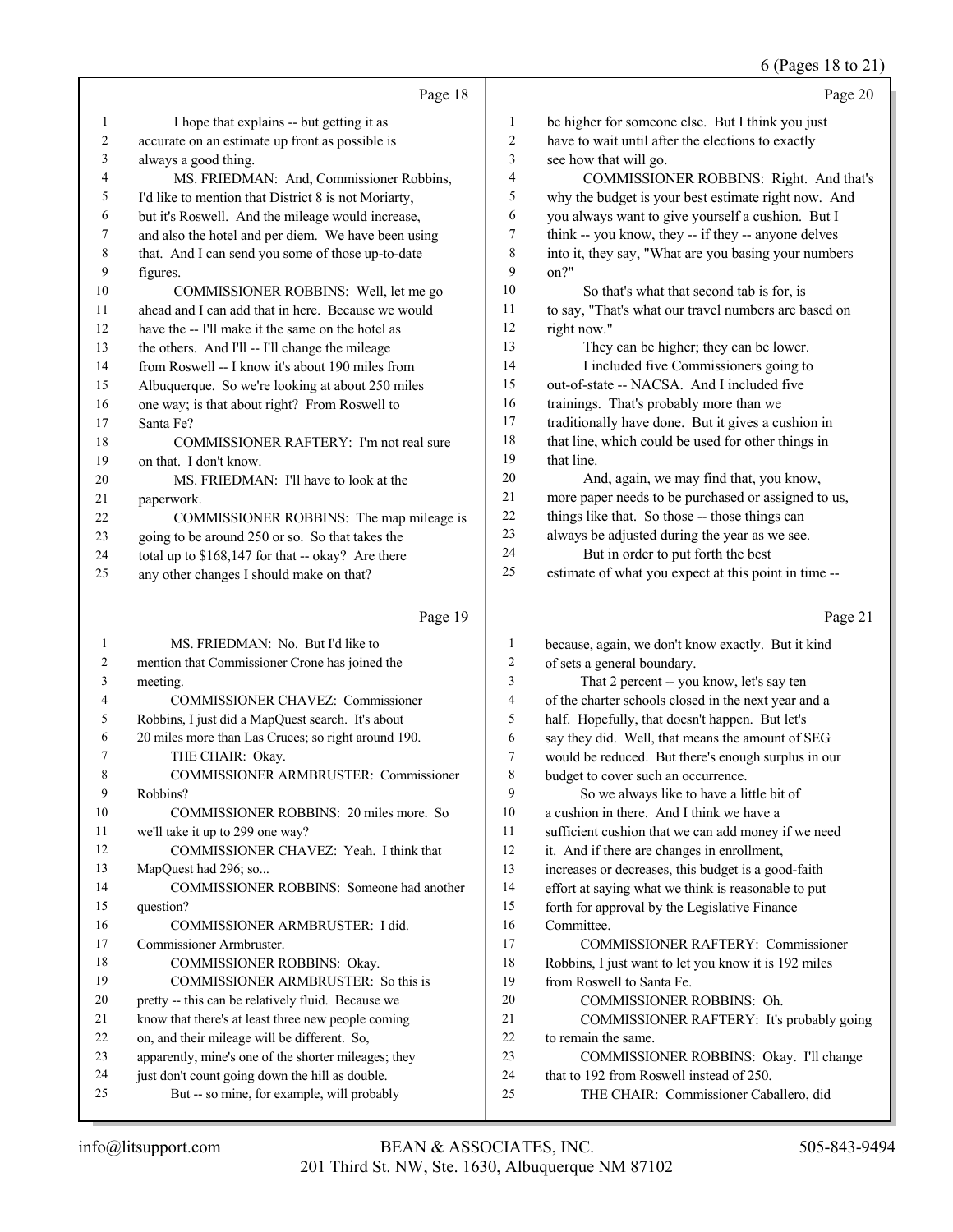#### 7 (Pages 22 to 25)

|                | Page 22                                                    |                | Page 24                                              |
|----------------|------------------------------------------------------------|----------------|------------------------------------------------------|
|                | you have your hand up?                                     | 1              | And I'm wondering if that has anything to            |
| $\overline{2}$ | COMMISSIONER CABALLERO: Yes. Just a                        | $\overline{c}$ | do with this 2 percent now.                          |
| 3              | question of curiosity. I know that in conventions,         | 3              | Do you know, Commissioner Chavez?                    |
| 4              | some of the charter school directors would ask about       | 4              | COMMISSIONER CHAVEZ: I don't know.                   |
| 5              | the 2 percent. And I remember there were two or            | 5              | COMMISSIONER RAFTERY: Because I know that            |
| 6              | three of us at the front answering questions, and          | 6              | that was a federal thing, that they would just take  |
| 7              | neither one of us knew what the total of the               | 7              | it because they said they were taking care of the    |
| 8              | 2 percent going in was. And that was one of the            | 8              | money and distributing it. So I just thought maybe   |
| 9              | questions they asked.                                      | 9              | that's what they're doing.                           |
| 10             | So -- and it was very simple. So how much                  | 10             | Thank you.                                           |
| 11             | is our 2 percent of all the charter schools? And we        | 11             | COMMISSIONER CHAVEZ: Yeah.                           |
| 12             | had no idea. So do we know, Madam Chair?                   | 12             | THE CHAIR: Commissioner Voigt.                       |
| 13             | THE CHAIR: Yes. It's -- David has it in                    | 13             | COMMISSIONER VOIGT: Thanks. I think                  |
| 14             | the budget.                                                | 14             | just -- Commissioner Raftery, that's a different     |
| 15             | COMMISSIONER CABALLERO: Okay. It                           | 15             | 2 percent. The State probably has 2 percents         |
| 16             | reflects the budget.                                       | 16             | everywhere.                                          |
| 17             | COMMISSIONER ROBBINS: It's approximately                   | 17             | But, anyway, so just to clarify what                 |
| 18             | \$2 million for last year. And because we've added         | 18             | Commissioner Robbins was saying about the different  |
| 19             | some schools and we've increased the enrollment of         | 19             | mileage factors and everything else, this budget was |
| 20             | some schools, that's why, for the 2022, I've               | 20             | set up as a "Not To Exceed." So that's why the BARs  |
| 21             | increased it to about \$2.2 million.                       | 21             | can be shifted around throughout the years, is we    |
| 22             | COMMISSIONER CABALLERO: Oh, okay.                          | 22             | can -- we have the ability to move the money where   |
| 23             | COMMISSIONER ROBBINS: Because, remember,                   | 23             | it's deemed necessary and how mileages change and    |
| 24             | the unit -- the SEG unit is -- is a set amount. But        | 24             | whatever not. So this is like an NTE, a Not To       |
| 25             | then if you have an elementary school student, you         | 25             | Exceed-type of budget.                               |
|                | Page 23                                                    |                | Page 25                                              |
|                | $\ldots$ . $\ldots$ is the second of $\ldots$ . The second |                | $TITL$ $CITATD$ $A$                                  |

 actually get an increment above that. If you have special ed students, you get increments above that. If you have high school students, you get increments above that. 5 So just because you have -- let's say that the unit value is \$6,000. It doesn't mean you're receiving \$6,000 for each student. You're actually receiving closer to \$8,000 per student because of the way they incrementally add different things in 10 for Title I students; you know, special ed students, high school students, they get a little bit more. 12 So the unit value is one thing. But then they will say, "Well, this type of student is actually one-and-a-half; or maybe it's one-and-a-quarter units. So you actually get more. And it averages out. If you look at the overall State SEG, it's about \$8,000 per student, average. 18 COMMISSIONER CABALLERO: Thank you. 19 COMMISSIONER RAFTERY: I have a question. 20 Commissioner Chavez, I don't know if it's still the same. But when I was a federal programs person, we used to write proposals, and when we get federal proposals, the State would take about 2 percent out of those proposals to administer the money. 1 THE CHAIR: And it's -- once again, it's -- it's just the ongoing effort to make sure that we are as accountable to our schools as we expect our schools to be accountable to us. Plain and simple. 6 This is -- this should be a partnership. And I don't think anyone anticipated when this whole system was set up that it would be created like -- you know, this is how it would end up. And we're 10 just trying to do the best that we can to fix it so that -- and, also, when we go to meetings and people ask us questions, we can simply say, "Here it is," so that it doesn't look like there's just this -- in the scheme of a huge PED budget, it's not an incredibly large amount of money. 16 But to each and every one of those schools, that 2 percent means a lot, especially when you're looking at Small School Size Adjustment going away and so many, you know, budget constraints. That 2 percent means a lot. So that we should -- we are and should continue to be as transparent and as accountable to our schools as we can. 23 And that's what this does. It's not -- it's not putting any further burden on the State budget by doing this. It's simply saying, "This is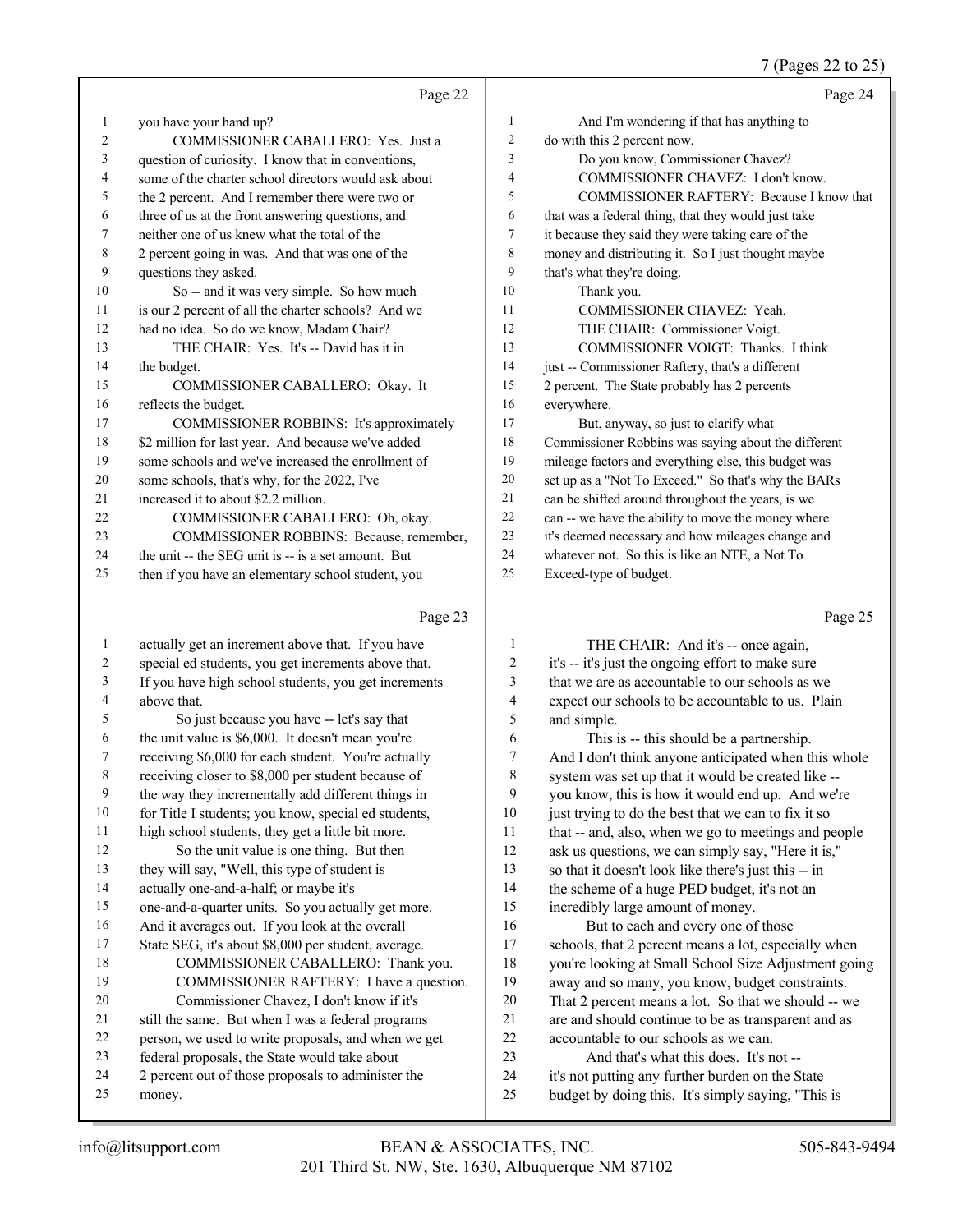#### (Pages 26 to 20)

|                  |                                                      |                | $0(1 \text{ uS} \omega \omega \omega \omega)$        |
|------------------|------------------------------------------------------|----------------|------------------------------------------------------|
|                  | Page 26                                              |                | Page 28                                              |
| $\mathbf{1}$     | the money that's there, and this is how it's being   | $\mathbf{1}$   | gives me round trip of 411.2. So that's what? 205.   |
| $\boldsymbol{2}$ | spent." Plain and simple.                            | $\sqrt{2}$     | And this is what they've paid in the past.           |
| 3                | And just so that folks know, money that              | $\overline{3}$ | COMMISSIONER ROBBINS: Okay. So what was              |
| $\overline{4}$   | doesn't get spent reverts back to the General. It    | $\overline{4}$ | the mileage?                                         |
| 5                | doesn't revert back to PED.                          | 5              | COMMISSIONER DAVIS: The round trip                   |
| 6                | COMMISSIONER ROBBINS: I can --                       | 6              | mileage was 411.2.                                   |
| 7                | THE CHAIR: And I am not, in any shape,               | $\overline{7}$ | COMMISSIONER ROBBINS: So about 206 miles.            |
| $\,$ $\,$        | form, or manner, saying that, "Oh, then we           | $\,$ 8 $\,$    | COMMISSIONER DAVIS: Yeah.                            |
| 9                | should" -- you know, we've all lived in those school | 9              | COMMISSIONER ROBBINS: If that's what they            |
| 10               | systems where you got that memo or you sent out that | 10             | have allowed, we'll go ahead and add that in.        |
| 11               | memo, "This money is going to be going away, spend   | 11             | So \$169,231. And the -- you can see it              |
| 12               | it now."                                             | 12             | here.                                                |
| 13               | That's not what I'm proposing with this in           | 13             | And then the total on the expenditures --            |
| 14               | any -- but we need to be responsible and to be able  | 14             | excuse me -- is \$400,517, which leaves a surplus of |
| 15               | to be as transparent as possible with it.            | 15             | over \$420,000. Again, that's about 20 percent of    |
| 16               | COMMISSIONER ROBBINS: If you want, I'll              | 16             | our total projected 2 percent, which I think covers  |
| 17               | share my screen, because I've updated the            | 17             | quite a bit of change, if we should have some        |
| 18               | spreadsheet, so we can actually see the --           | 18             | disruption. So                                       |
| 19               | THE CHAIR: Sure. That would be great.                | 19             | THE CHAIR: Yeah, I think -- you know.                |
| 20               | <b>COMMISSIONER ROBBINS: So I've made</b>            | 20             | And as Commissioner Robbins has said, we won't know  |
| 21               | changes. I can go to the second tab. Here are the    | 21             | until we get into that year. And we'll have new      |
| 22               | changes I've made. Beverly gave me actual mileage    | 22             | elections. So some people's mileage may change.      |
| 23               | from the mileage charts that DFA allow us for        | 23             | There's -- we have no control over that.             |
| 24               | reimbursements.                                      | 24             | So -- but there's more than enough to                |
| 25               | 126 for Aztec. 294 for Deming. And 192               | 25             | account for that. Because there are not going to be  |
|                  | Page 27                                              |                | Page 29                                              |
| $\mathbf{1}$     | for Roswell. I believe these other numbers are       | $\mathbf{1}$   | incredibly significant differences. There are going  |
| 2                | still the same as what we had had before.            | $\overline{2}$ | to be differences, but it's not anything that would  |
| 3                | So the new number is now \$165,103. And              | 3              | break the budget, because you're not talking about,  |
| 4                | I'll go back to this other page and move up on the   | $\overline{4}$ | you know, out-of-state travel and things like that.  |
| 5                | spreadsheet a little bit, and you'll see that number | 5              | So I think it's -- this is the best you              |
| 6                | right here.                                          | 6              | can do at this point in time.                        |
|                  |                                                      |                |                                                      |

- 7 So that's the \$105,103. That's the only
- line that we've changed the dollar amounts on. So
- the total for the what's called the "400" category, 10 Other Costs -- they call it the "400" category
- because all of the categories in the State's
- accounting system starts with a "5." So it's 5-4 is
- the Other category. So the State, in shorthand,
- just calls this category of accounting the "400"
- category.
- 16 So \$396,389, that's an increase of about \$80,000. But that's fine. Because if our estimate on the revenue of \$2.2 million is accurate -- and,
- again, we won't know what the actual revenue is
- until we get into that school year. But you can see
- that there's still a cushion here of over \$400,000.
- So that is more than sufficient, I believe. 23 COMMISSIONER DAVIS: So I have a question,
- though, again, about the mileage. So that 126, I
- don't think is right, because on my past sheets, it
- 7 Commissioner Armbruster? You're muted.
- 8 COMMISSIONER ARMBRUSTER: That was good,
- because the phone rang.
- 10 My question was, so does this begin
- July 1st of 2021? Or when does -- when does that
- begin?
- 13 COMMISSIONER ROBBINS: It would be July 1st of 2021.
- 15 THE CHAIR: Yeah. Yeah.
- 16 COMMISSIONER ROBBINS: State budgeting is
- always fun, because you're trying to look ahead a
- year, and then the spending for that year. So we're
- really looking ahead -- at this point, we're looking
- ahead 24 months of what we expect to do over that
- 12-month period from this point in time.
- 22 THE CHAIR: Right.
- 23 COMMISSIONER ROBBINS: A little bit of a
- crystal ball. But that's why you always want to
- give yourself a little bit of cushion with this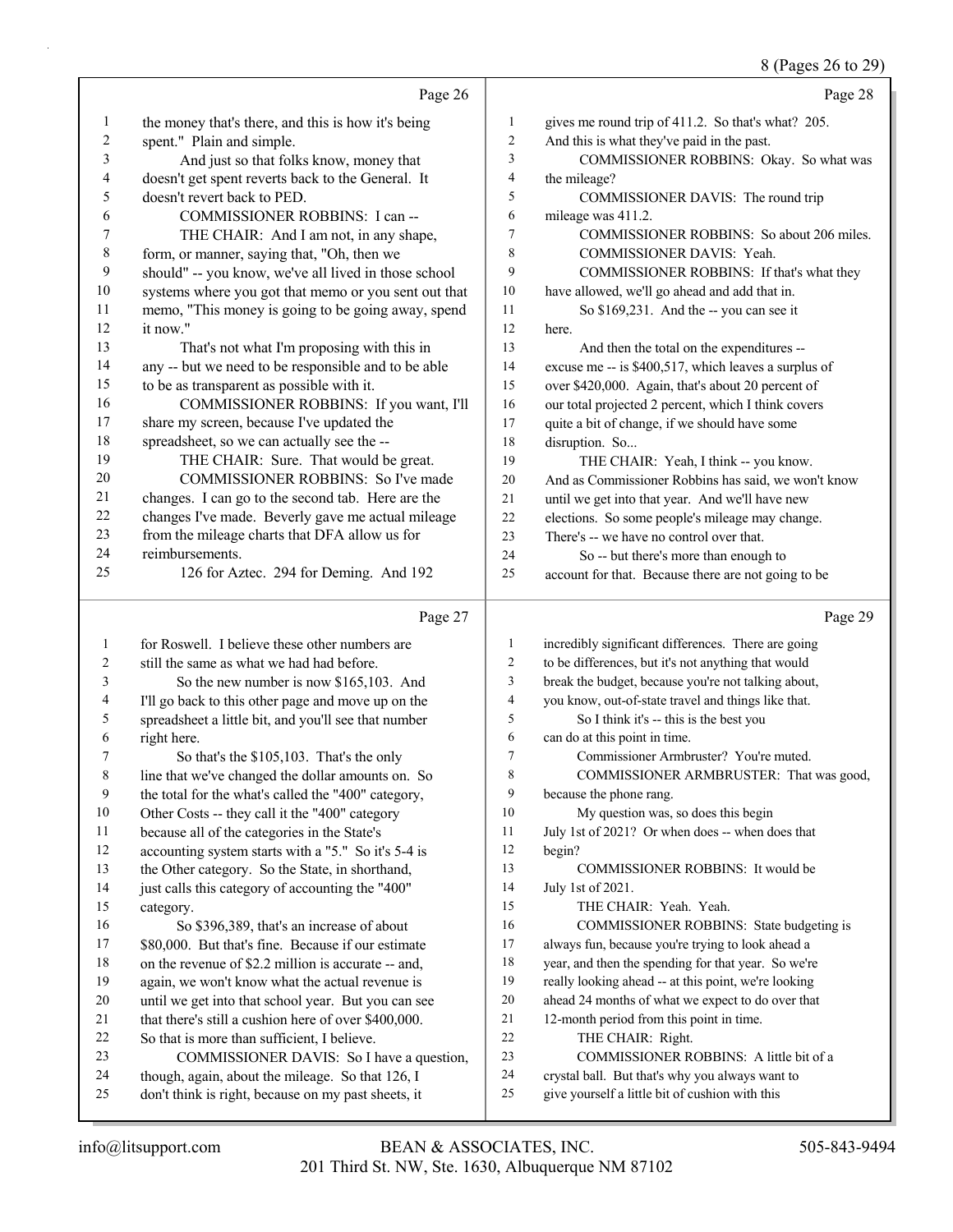## 9 (Pages 30 to 33)

|                          | Page 30                                                                                                |                          | Page 32                                              |
|--------------------------|--------------------------------------------------------------------------------------------------------|--------------------------|------------------------------------------------------|
| 1                        | 2 percent.                                                                                             | 1                        | we're a little bit different than many agencies.     |
| 2                        | Because that 2 percent is a fixed amount.                                                              | $\overline{c}$           | We're not asking for additional State funds. Those   |
| 3                        | It's not like when the State allocates General Funds                                                   | 3                        | funds are already set aside through the SEG.         |
| 4                        | to an agency. They know -- that agency will know                                                       | $\overline{\mathcal{A}}$ | So we're just saying, "This is how we are            |
| 5                        | exactly how much in General Fund the State is going                                                    | 5                        | planning on spending the 2 percent of the SEG that   |
| 6                        | to give them. And that is their cap.                                                                   | 6                        | would be statutorily assigned to the PEC from the    |
| 7                        | We're actually -- we're setting a budget                                                               | $\tau$                   | State charter schools."                              |
| $\,8\,$                  | below what we believe our available revenue will be.                                                   | 8                        | THE CHAIR: Okay. So -- oh. Commissioner              |
| 9                        | And, again, from -- from my perspective, and my                                                        | 9                        | Voigt?                                               |
| 10                       | perspective alone, these are funds that are                                                            | 10                       | COMMISSIONER ARMBRUSTER: Are we ready for            |
| 11                       | statutorily allocated to the PEC and to the                                                            | 11                       | a motion?                                            |
| 12                       | administrative support of the PEC. It is not                                                           | 12                       | THE CHAIR: I was just going to ask that.             |
| 13                       | allocated to the PED for their general operations.                                                     | 13                       | COMMISSIONER VOIGT: Well, if we are, I've            |
| 14                       | And I think, you know, that's the piece of                                                             | 14                       | got it.                                              |
| 15                       | transparency I think -- I would like this budget to                                                    | 15                       | THE CHAIR: Okay. I -- so I think we are.             |
| 16                       | show and for the PED to accept that, is that they                                                      | 16                       | COMMISSIONER VOIGT: Okay. Super.                     |
| 17                       | have to understand that these funds, whether it's                                                      | 17                       | I move that the PEC adopt the PEC budget             |
| 18                       | \$2 million or \$2.2 million, those are funds that are                                                 | 18                       | for Fiscal Year 2022.                                |
| 19                       | supposed to be used to support the PEC, not the                                                        | 19                       | <b>COMMISSIONER RUIZ: Second.</b>                    |
| $20\,$                   | PED's budget.                                                                                          | 20                       | THE CHAIR: There's a motion by                       |
| 21                       | THE CHAIR: Right. And just to remind                                                                   | 21                       | Commissioner Voigt, a second by Commissioner Ruiz.   |
| $22\,$                   | folks once again, that we -- we did this Special now                                                   | 22                       | Any further discussion?                              |
| 23                       | because we're trying to get ourselves in alignment                                                     | 23                       | MS. AMI JAEGER: I'm really sorry to                  |
| 24                       | so that there will -- there can be no concern that                                                     | 24                       | interrupt here. I think that the motion should be    |
| 25                       | the PEC budget couldn't have been put into the PED                                                     | 25                       | amended to say that the PEC adopt the budget as      |
|                          |                                                                                                        |                          |                                                      |
|                          | Page 31                                                                                                |                          | Page 33                                              |
| $\mathbf{1}$             |                                                                                                        | 1                        | amended to reflect changes to Districts 5, 6, and 8  |
| $\overline{c}$           | budget as they're going through. Because they're<br>starting, obviously, their budget process, because | $\overline{c}$           | travel, just so that the changes that we made today, |
| 3                        | we're getting ready -- they will present it to LFC.                                                    | $\mathfrak{Z}$           | which will be in the transcript, are reflected in    |
| $\overline{\mathcal{A}}$ | And that's part of the discussion with the 60-day                                                      | $\overline{4}$           | the motion.                                          |
| 5                        | session.                                                                                               | 5                        | THE CHAIR: Okay.                                     |
| 6                        | So that everyone's, you know, now, along                                                               | 6                        | COMMISSIONER VOIGT: Okay. I can. Want                |
| 7                        | with everyone else, trying to get the budgets ready                                                    | 7                        | me to restate that?                                  |
| 8                        | for upcoming session and getting all that in                                                           | 8                        | THE CHAIR: Please.                                   |
| 9                        | alignment. So that we had to have this Special so                                                      | 9                        | COMMISSIONER VOIGT: Hold on. Let me find             |
| 10                       | that we could vote on it so that we could then send                                                    | 10                       | something. Okay.                                     |
| 11                       | it to PED so there could be no concern that it would                                                   | 11                       | I move that the PEC adopt the PEC budget             |
| 12                       | not be available for them as they are preparing                                                        | 12                       | for FY2022, as amended to reflect PEC Districts 5, 6 |
| 13                       | their budget.                                                                                          | 13                       | and 8.                                               |
| 14                       | COMMISSIONER ROBBINS: Right. School                                                                    | 14                       | COMMISSIONER RUIZ: Second.                           |
| 15                       | budgets have to go to the PED by June 1st. State                                                       | 15                       | THE CHAIR: There's a motion by                       |
| 16                       | budgets have to be submitted to DFA by September 1st                                                   | 16                       | Commissioner Voigt, a second by Commissioner Ruiz.   |
| 17                       | and to the LFC in hard copy, and then they also                                                        | 17                       | Any further discussion?                              |
| 18                       | upload things into the State budget system.                                                            | 18                       | (No response.)                                       |
| 19                       | So, you know, that gives sufficient time                                                               | 19                       | THE CHAIR: If not, roll, please.                     |
| 20                       | between September 1st and when the LFC starts                                                          | 20                       | COMMISSIONER ARMBRUSTER: Commissioner                |
| 21                       | meeting in October and November to actually start                                                      | 21                       | Voigt?                                               |
| 22                       | reviewing and start discussing budget requests from                                                    | 22                       | COMMISSIONER VOIGT: Yes.                             |
| 23                       | the various agencies.                                                                                  | 23<br>24                 | COMMISSIONER ARMBRUSTER: Commissioner                |
| 24<br>25                 | Since ours is a statutorily assigned<br>2 percent of the SEG going to State charter schools,           | 25                       | Robbins?<br>COMMISSIONER ROBBINS: Yes.               |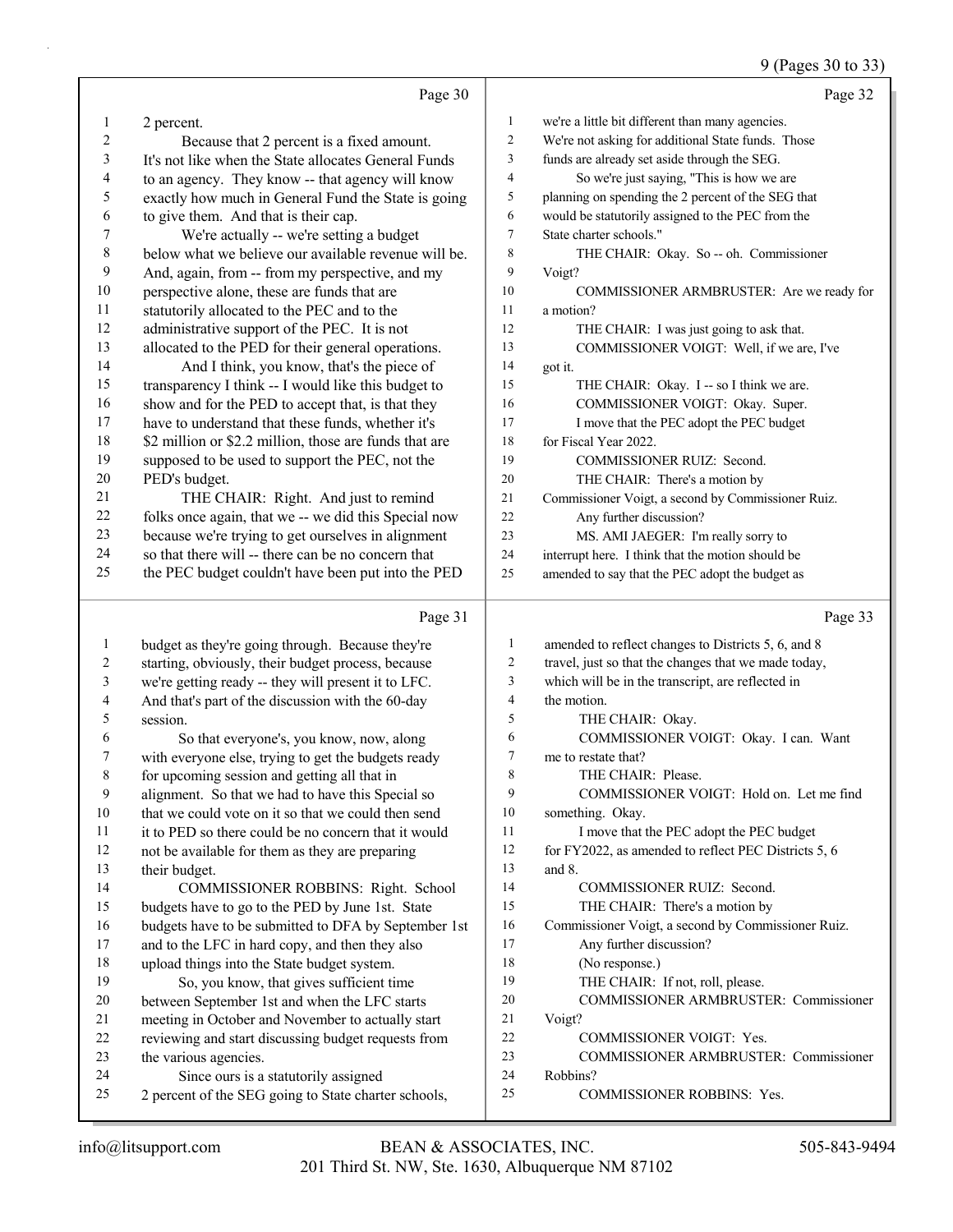## 10 (Pages 34 to 37)

|          | Page 34                                             |                | Page 36                                                                        |
|----------|-----------------------------------------------------|----------------|--------------------------------------------------------------------------------|
| 1        | <b>COMMISSIONER ARMBRUSTER: Commissioner</b>        | 1              | <b>Commissioner Ruiz?</b>                                                      |
| 2        | Davis?                                              | $\overline{c}$ | COMMISSIONER RUIZ: Yes.                                                        |
| 3        | COMMISSIONER DAVIS: Yes.                            | 3              | COMMISSIONER ARMBRUSTER: Commissioner                                          |
| 4        | COMMISSIONER ARMBRUSTER: Commissioner               | 4              | Gipson?                                                                        |
| 5        | Armbruster votes "Yes."                             | 5              | THE CHAIR: Yes.                                                                |
| 6        | Commissioner Gipson?                                | 6              | <b>COMMISSIONER ARMBRUSTER: Commissioner</b>                                   |
| 7        | THE CHAIR: Yes.                                     | $\overline{7}$ | Armbruster votes "Yes."                                                        |
| 8        | <b>COMMISSIONER ARMBRUSTER: Commissioner</b>        | 8              | Commissioner Chavez?                                                           |
| 9        | Chavez?                                             | 9              | COMMISSIONER CHAVEZ: Yes.                                                      |
| 10       | COMMISSIONER CHAVEZ: Yes.                           | 10             | COMMISSIONER ARMBRUSTER: Commissioner                                          |
| 11       | COMMISSIONER ARMBRUSTER: Commissioner               | 11             | Davis?                                                                         |
| 12       | Crone?                                              | 12             | <b>COMMISSIONER DAVIS: Yes.</b>                                                |
| 13       | <b>COMMISSIONER CRONE: "Commissioner Crone</b>      | 13             | COMMISSIONER ARMBRUSTER: Commissioner                                          |
| 14       | indicates."                                         | 14             | Robbins?                                                                       |
| 15       | THE CHAIR: You're muted.                            | 15             | <b>COMMISSIONER ROBBINS: Yes.</b>                                              |
| 16       | I can hear him say "Yes."                           | 16             | COMMISSIONER ARMBRUSTER: Commissioner                                          |
| 17       | COMMISSIONER CRONE: Yes.                            | 17             | Voigt?                                                                         |
| 18       | COMMISSIONER ARMBRUSTER: Thank you.                 | 18             | <b>COMMISSIONER VOIGT: Yes.</b>                                                |
| 19       | <b>Commissioner Raftery?</b>                        | 19             | COMMISSIONER ARMBRUSTER: Ten to zero.                                          |
| 20       | COMMISSIONER RAFTERY: Yes.                          | 20             | The motion passes.                                                             |
| 21       | <b>COMMISSIONER ARMBRUSTER: Commissioner</b>        | 21             | THE CHAIR: The motion passes, ten-zero.                                        |
| 22       | Caballero?                                          | 22             | You've got the link for the Executive Session.                                 |
| 23       | COMMISSIONER CABALLERO: Yes.                        | 23             | COMMISSIONER RAFTERY: You didn't ask me,                                       |
| 24       | COMMISSIONER ARMBRUSTER: Commissioner               | 24             | but "Yes."                                                                     |
| 25       | Ruiz?                                               | 25             | COMMISSIONER ARMBRUSTER: Oh, I'm sorry,                                        |
|          |                                                     |                |                                                                                |
|          | Page 35                                             |                | Page 37                                                                        |
| 1        | COMMISSIONER RUIZ: Yes.                             | $\mathbf{1}$   | Commissioner Raftery.                                                          |
| 2        | COMMISSIONER ARMBRUSTER: Okay. That is a            | $\sqrt{2}$     | COMMISSIONER CABALLERO: Where is the                                           |
| 3        | unanimous ten-to-zero vote. It passes.              | 3              | link?                                                                          |
| 4        | COMMISSIONER ROBBINS: Thank you.                    | $\overline{4}$ | COMMISSIONER VOIGT: I don't have -- is it                                      |
| 5        | THE CHAIR: Thank you. The motion passes             | 5              | on the agenda? I don't have a link.                                            |
| 6        | ten-zero. Thank you so much.                        | 6              | COMMISSIONER RUIZ: It's on your e-mail.                                        |
| 7        | All right. We are on to Item No. 7.                 | 7              | THE CHAIR: It was sent on your e-mail.                                         |
| 8        | I move that the Public Education                    | 8              | COMMISSIONER VOIGT: I didn't find it.                                          |
| 9        | Commission enter into a Closed Session pursuant to  | 9              | COMMISSIONER CABALLERO: I didn't find it,                                      |
| 10       | NMSA Section $10-15-1(H)(7)$ . The subject to be    | 10             | either.                                                                        |
| 11       | discussed is attorney-client-privileged issues      | 11             | THE CHAIR: Check your e-mail. I just                                           |
| 12       | pertaining to threatened or pending litigation in   | 12             | sent another one.                                                              |
| 13       | which the public body is or may become a            | 13             | MS. KAREN WOERNER: Madam Chair, Bev, I'm                                       |
| 14       | participant, specifically budget matters.           | 14             | going to make you the host, because I have to open                             |
| 15       | COMMISSIONER RUIZ: Second.                          | 15             | the Executive Session. I'm going to make you the                               |
| 16       | THE CHAIR: There is a motion by                     | 16             | host so I don't end the meeting for everyone here.                             |
| 17       | Commissioner Gipson, a second by Commissioner Ruiz. | 17             | And I will be back. And I did send the                                         |
| 18       | Roll, please.                                       | 18             | link via the meeting invitation, and I sent out an                             |
| 19       | COMMISSIONER ARMBRUSTER: Commissioner               | 19             | e-mail today with the Executive Session. We don't                              |
| 20       |                                                     |                |                                                                                |
|          | Caballero?                                          | 20             | print that on the agenda for obvious reasons.                                  |
| 21       | COMMISSIONER CABALLERO: Yes.                        | 21             | COMMISSIONER RAFTERY: So we're going to                                        |
| 22<br>23 | COMMISSIONER ARMBRUSTER: Commissioner<br>Crone?     | $22\,$<br>23   | leave this meeting and then come back to it?<br>MS. KAREN WOERNER: Yes, ma'am. |

24 COMMISSIONER CRONE: Yes. 24 COMMISSIONER RAFTERY: Okay.

25 (Executive Session conducted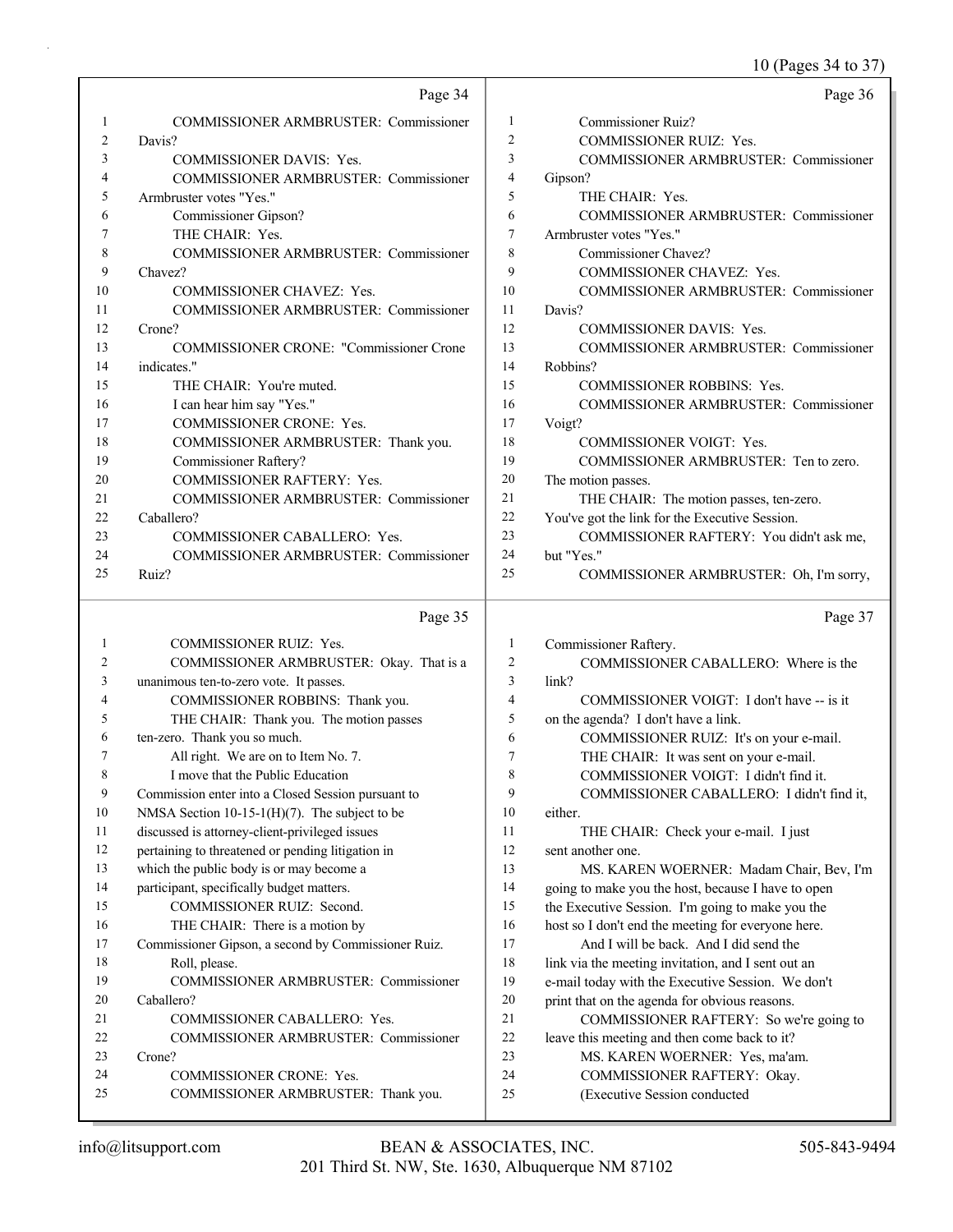11 (Pages 38 to 41)

|                | Page 38                                                           |                          | Page 40                                             |
|----------------|-------------------------------------------------------------------|--------------------------|-----------------------------------------------------|
| 1              | off the record.)                                                  | 1                        | Ruiz?                                               |
| $\overline{2}$ | THE CHAIR: So the record reflects that                            | $\overline{2}$           | COMMISSIONER RUIZ: Yes.                             |
| 3              | Commissioner Ruiz was unable to join back in after                | 3                        | <b>COMMISSIONER ARMBRUSTER: Commissioner</b>        |
| 4              | <b>Executive Session.</b>                                         | $\overline{4}$           | Caballero?                                          |
| 5              | COMMISSIONER ARMBRUSTER: I'll see if                              | 5                        | COMMISSIONER CABALLERO: Yes.                        |
| 6              | she's here.                                                       | 6                        | COMMISSIONER ARMBRUSTER: And Commissioner           |
| 7              | COMMISSIONER RUIZ: I'm here. Can you-all                          | $\tau$                   | Raftery and Davis are not present for this vote.    |
| 8              | hear me?                                                          | 8                        | So the vote is an eight-to-zero vote and            |
| 9              | THE CHAIR: I can hear you.                                        | 9                        | passes.                                             |
| 10             | COMMISSIONER RUIZ: Okay. You-all are                              | 10                       | THE CHAIR: Motion passes, eight-zero.               |
| 11             | coming across real garbled, though, but I'm here. I               | 11                       | Thank you so much.                                  |
| 12             | just don't know if you can hear me.                               | 12                       | So before we adjourn, I'll just remind,             |
| 13             | MS. KAREN WOERNER: And, Madam Chair, I                            | 13                       | we'll be meeting again soon on the -- our meeting   |
| 14             | don't see Commissioners Davis or Raftery.                         | 14                       | scheduled for the 21st. We do have a work session   |
| 15             | COMMISSIONER ARMBRUSTER: And I understand                         | 15                       | scheduled for the Thursday before, so we don't have |
| 16             | that.                                                             | 16                       | the whole week blocked out any longer. But please   |
| 17             | MS. KAREN WOERNER: Four, five, six,                               | 17                       | make sure that you've got penciled in that Thursday |
| 18             | seven, eight -- yeah, they're not here.                           | 18                       | and Friday, and those agendas will be coming later. |
| 19             | THE CHAIR: We have our quorum to adjourn.                         | 19                       | So thank you so much. And I will now                |
| 20             | And there's no other business except to come out and              | 20                       | entertain a motion to adjourn.                      |
| 21             | adjourn. I think we're going to be okay.                          | 21                       | COMMISSIONER ROBBINS: So move.                      |
| 22             | COMMISSIONER ARMBRUSTER: Who's not here?                          | 22                       | COMMISSIONER VOIGT: I move that the PEC             |
| 23             | Raftery and who else?                                             | 23                       | adjourn the meeting.                                |
| 24             | THE CHAIR: Davis. Okay?                                           | 24                       | THE CHAIR: Motion by Commissioner Voigt,            |
| 25             | So I am going to make a motion to end                             | 25                       | second by Commissioner Robbins.                     |
|                | Page 39                                                           |                          | Page 41                                             |
| 1              | Closed Session. The matters discussed in the closed               | $\mathbf{1}$             | All in favor?                                       |
| 2              | meeting were limited only to those specified in the               | $\overline{c}$           | (Commissioners so indicate.)                        |
| 3              | motion for closure, and no vote was taken during the              | 3                        | THE CHAIR: All right. Thank you,                    |
| 4              | Closed Session.                                                   | $\overline{\mathcal{A}}$ | everyone. Stay safe. Meeting is adjourned.          |
| 5              | COMMISSIONER VOIGT: Second.                                       | 5                        | (Proceedings concluded at 10:36 a.m.)               |
| 6              | THE CHAIR: There's a motion by                                    | 6                        |                                                     |
| 7              | Commissioner Gipson, a second by Commissioner Voigt.              | 7                        |                                                     |
| 8              | Roll, please.                                                     | 8                        |                                                     |
| 9              | COMMISSIONER ARMBRUSTER: Commissioner                             | 9                        |                                                     |
| 10             | Robbins?                                                          | 10                       |                                                     |
| 11             | <b>COMMISSIONER ROBBINS: Yes.</b>                                 | 11                       |                                                     |
| 12             | <b>COMMISSIONER ARMBRUSTER: Commissioner</b>                      | 12                       |                                                     |
| 13             | Voigt?                                                            | 13                       |                                                     |
| 14             | COMMISSIONER VOIGT: Yes.                                          | 14                       |                                                     |
| 15             | <b>COMMISSIONER ARMBRUSTER: Commissioner</b>                      | 15                       |                                                     |
| 16             | Armbruster votes "Yes."                                           | 16                       |                                                     |
| 17             | Commissioner Chavez?                                              | 17                       |                                                     |
| 18             | COMMISSIONER CHAVEZ: Yes.                                         | 18                       |                                                     |
| 19             | <b>COMMISSIONER ARMBRUSTER: Commissioner</b>                      | 19                       |                                                     |
| 20             | Gipson?                                                           | 20<br>21                 |                                                     |
| 21             | THE CHAIR: Yes.                                                   | 22                       |                                                     |
| 22             | <b>COMMISSIONER ARMBRUSTER: Commissioner</b>                      | 23                       |                                                     |
| 23             | Crone?                                                            | 24                       |                                                     |
| 24<br>25       | COMMISSIONER CRONE: Yes.<br>COMMISSIONER ARMBRUSTER: Commissioner | 25                       |                                                     |
|                |                                                                   |                          |                                                     |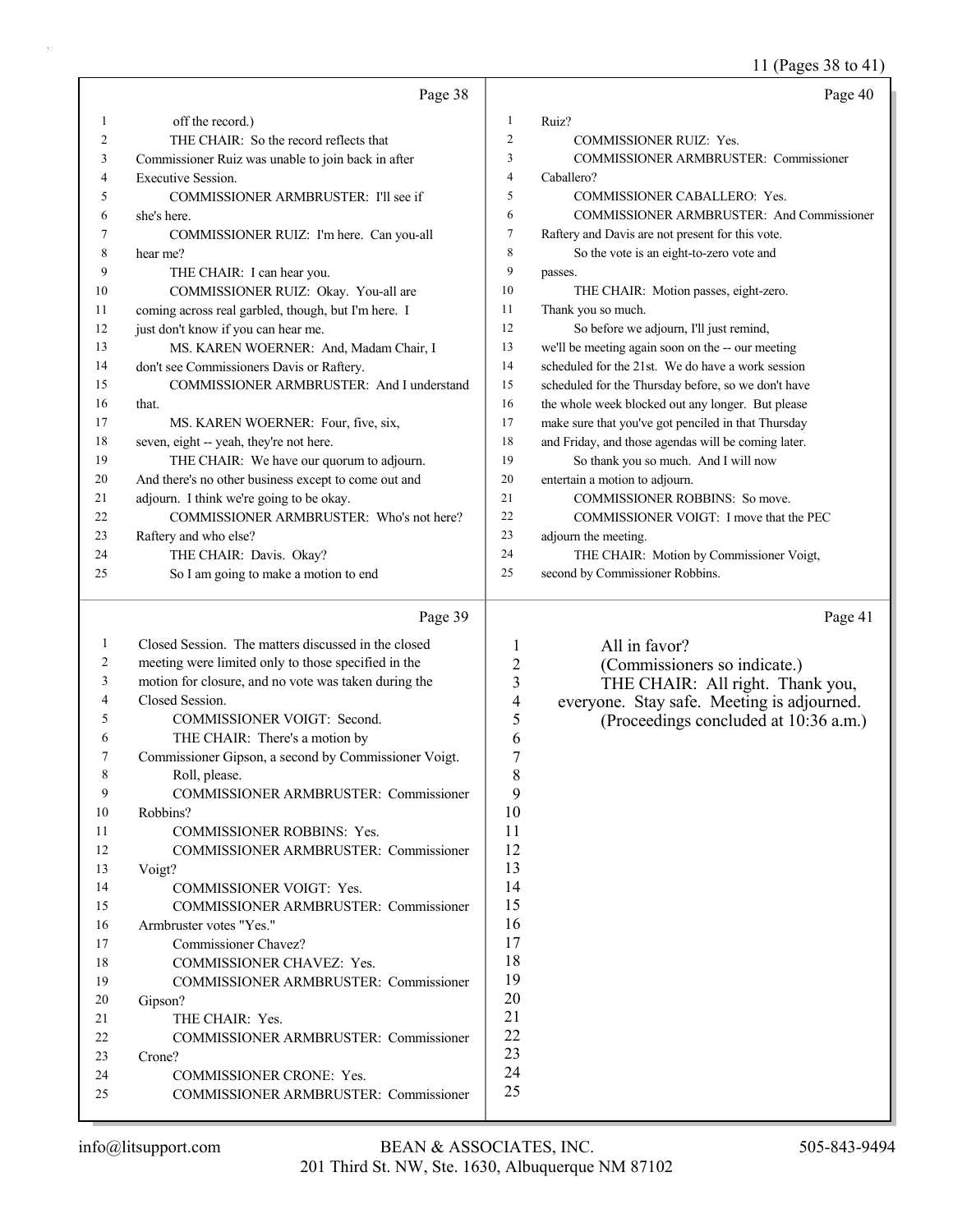|                | Page 42                                                                                             |  |
|----------------|-----------------------------------------------------------------------------------------------------|--|
| 1              | BEFORE THE PUBLIC EDUCATION COMMISSION                                                              |  |
| $\overline{2}$ | <b>STATE OF NEW MEXICO</b>                                                                          |  |
| 3              |                                                                                                     |  |
| 4              |                                                                                                     |  |
| 5              |                                                                                                     |  |
| 6              |                                                                                                     |  |
| 7              | REPORTER'S CERTIFICATE                                                                              |  |
| 8              | I, Cynthia C. Chapman, RMR, CCR #219, Certified                                                     |  |
| 9              | Court Reporter in the State of New Mexico, do hereby                                                |  |
| 10<br>11       | certify that the foregoing pages constitute a true<br>transcript of proceedings had before the said |  |
| 12             | NEW MEXICO PUBLIC EDUCATION COMMISSION, held in the                                                 |  |
| 13             | State of New Mexico in the matter therein stated.                                                   |  |
| 14             | In testimony whereof, I have hereunto set my                                                        |  |
| 15             | hand on August 14, 2020.                                                                            |  |
| 16             |                                                                                                     |  |
| 17             |                                                                                                     |  |
| 18             |                                                                                                     |  |
| 19             | Cynthia C. Chapman, RMR-CRR, NM CCR #219                                                            |  |
|                | BEAN & ASSOCIATES, INC.<br>201 Third Street, NW, Suite 1630                                         |  |
| 20             | Albuquerque, New Mexico 87102                                                                       |  |
| 21             |                                                                                                     |  |
| 22             |                                                                                                     |  |
| 23             |                                                                                                     |  |
| 24             | Job No.: 4140N (CC)                                                                                 |  |
| 25             |                                                                                                     |  |
|                |                                                                                                     |  |
|                |                                                                                                     |  |
|                | Page 43                                                                                             |  |
| 1              | <b>RECEIPT</b>                                                                                      |  |
| 2              | JOB NUMBER: 4140N (CC) Date: August 4, 2020                                                         |  |
| 3              | PROCEEDINGS: OPEN PUBLIC SPECIAL MEETING                                                            |  |
| 4              | CASE CAPTION: In re: Public Meeting of the Public                                                   |  |
| 5              | <b>Education Commission</b>                                                                         |  |
| 6              | **************************                                                                          |  |
| 7              | ATTORNEY: MS. BEVERLY FRIEDMAN - PED                                                                |  |
| 8              | DOCUMENT: Transcript / Exhibits / Disks / Other                                                     |  |
| 9<br>10        | DATE DELIVERED: _________________ DEL'D BY: __________                                              |  |
| 11             | REC'D BY: TIME:<br>**************************                                                       |  |
| 12             | ATTORNEY:                                                                                           |  |
| 13             | DOCUMENT: Transcript / Exhibits / Disks / Other                                                     |  |
| 14             | DATE DELIVERED: DEL'D BY:                                                                           |  |
| 15             | $\text{RECD BY:}\n\qquad \qquad \text{TIME:}\n\qquad \qquad$                                        |  |
| 16             | ***************************                                                                         |  |
| 17             | ATTORNEY:                                                                                           |  |
| 18             | DOCUMENT: Transcript / Exhibits / Disks / Other                                                     |  |
| 19             | DATE DELIVERED: ______________DEL'D BY: __________                                                  |  |
| 20             | REC'D BY: TIME:                                                                                     |  |
| 21             | ****************************                                                                        |  |
| 22             | ATTORNEY:                                                                                           |  |
| 23             | DOCUMENT: Transcript / Exhibits / Disks / Other                                                     |  |
| 24<br>25       | DATE DELIVERED: _______________DEL'D BY: ____________                                               |  |